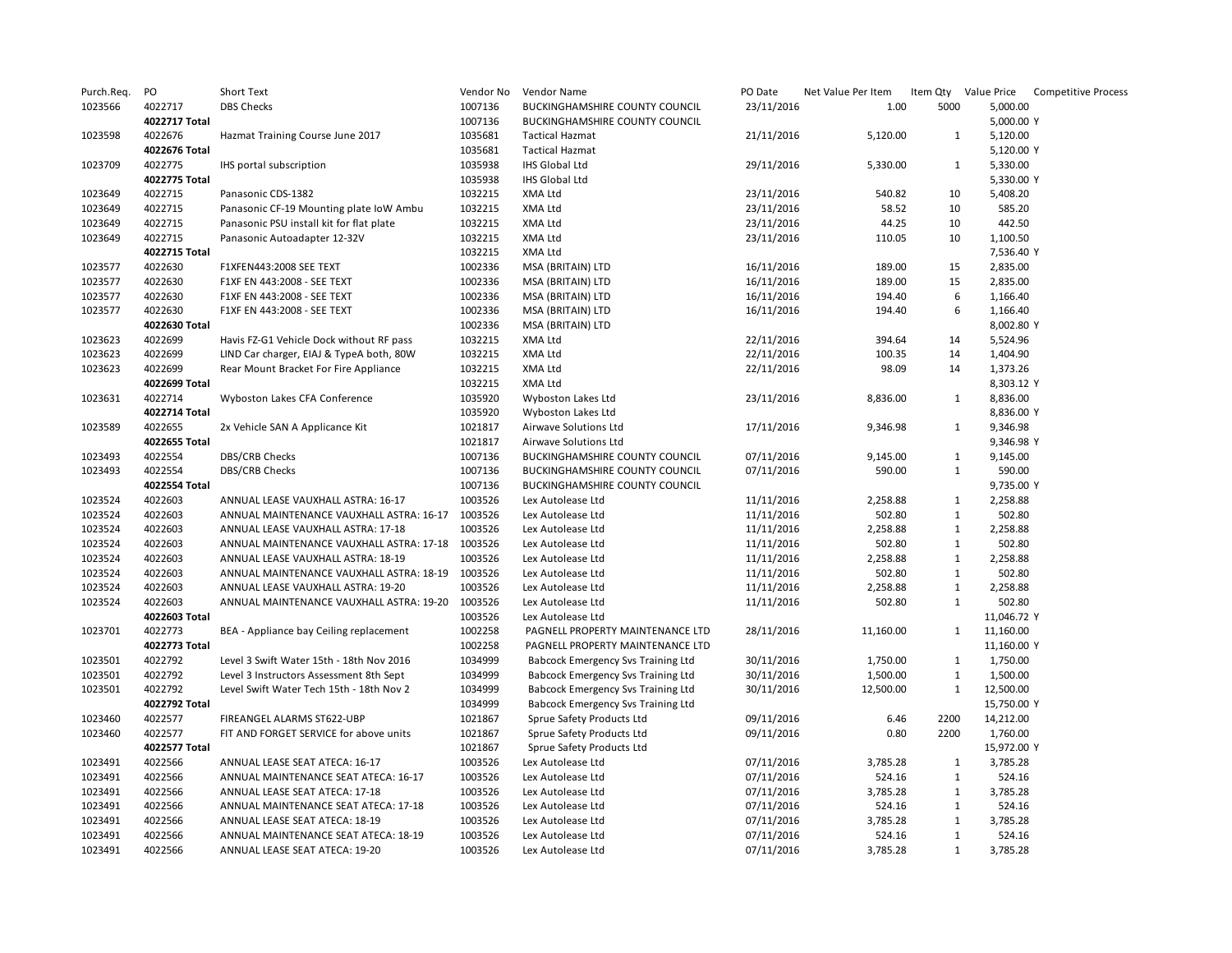| 1023491            | 4022566       | ANNUAL MAINTENANCE SEAT ATECA: 19-20     | 1003526            | Lex Autolease Ltd                     | 07/11/2016               | 524.16    | $\mathbf{1}$ | 524.16           |
|--------------------|---------------|------------------------------------------|--------------------|---------------------------------------|--------------------------|-----------|--------------|------------------|
|                    | 4022566 Total |                                          | 1003526            | Lex Autolease Ltd                     |                          |           |              | 17,237.76 Y      |
| 1022628            | 4022565       | <b>DBS Checks</b>                        | 1007136            | BUCKINGHAMSHIRE COUNTY COUNCIL        | 07/11/2016               | 20,000.00 | $\mathbf{1}$ | 20,000.00        |
|                    | 4022565 Total |                                          | 1007136            | <b>BUCKINGHAMSHIRE COUNTY COUNCIL</b> |                          |           |              | 20,000.00 Y      |
| 1023445            | 4022532       | Diesel Delivery to Aylesbury             | 1023971            | Pace Fuelcare Ltd                     | 02/11/2016               | 0.96      | 14000        | 13,440.00        |
| 1023445            | 4022532       | Diesel Delivery to Beaconsfield 1        | 1023971            | Pace Fuelcare Ltd                     | 02/11/2016               | 0.96      | 2000         | 1,920.00         |
| 1023445            | 4022532       | Diesel Delivery to Beaconsfield 2        | 1023971            | Pace Fuelcare Ltd                     | 02/11/2016               | 0.96      | 2300         | 2,208.00         |
| 1023445            | 4022532       | Diesel Delivery to Bletchley             | 1023971            | Pace Fuelcare Ltd                     | 02/11/2016               | 0.96      | 3500         | 3,360.00         |
| 1023445            | 4022532       | Diesel Delivery to Broughton             | 1023971            | Pace Fuelcare Ltd                     | 02/11/2016               | 0.96      | 1800         | 1,728.00         |
| 1023445            | 4022532       | Diesel Delivery to Buckingham            | 1023971            | Pace Fuelcare Ltd                     | 02/11/2016               | 0.96      | 1400         | 1,344.00         |
| 1023445            | 4022532       | Diesel Delivery to Gerrards Cross        | 1023971            | Pace Fuelcare Ltd                     | 02/11/2016               | 0.96      | 1200         | 1,152.00         |
| 1023445            | 4022532       | Diesel Delivery to Great Holm            | 1023971            | Pace Fuelcare Ltd                     | 02/11/2016               | 0.96      | 1900         | 1,824.00         |
| 1023445            | 4022532       | Diesel Delivery to Haddenham             | 1023971            | Pace Fuelcare Ltd                     | 02/11/2016               | 0.96      | 2600         | 2,496.00         |
| 1023445            | 4022532       | Diesel Delivery to High Wycombe          | 1023971            | Pace Fuelcare Ltd                     | 02/11/2016               | 0.96      | 1800         | 1,728.00         |
|                    | 4022532 Total |                                          | 1023971            | Pace Fuelcare Ltd                     |                          |           |              | 31,200.00 Y      |
| 1023505            | 4022578       | Assault Airbike                          | 1035862            | Wolverson Fitness Ltd                 | 09/11/2016               | 680.00    | 20           | 13,600.00        |
| 1023505            | 4022578       | <b>Heart Rate Transmitter</b>            | 1035862            | Wolverson Fitness Ltd                 | 09/11/2016               | 25.00     | 20           | 500.00           |
| 1023505            | 4022578       | Rower Model D PM5                        | 1035862            | Wolverson Fitness Ltd                 | 09/11/2016               | 710.00    | 20           | 14,200.00        |
| 1023505            | 4022578       | Cardiosport G2 Digital Transmitter       | 1035862            | Wolverson Fitness Ltd                 | 09/11/2016               | 14.17     | 20           | 283.40           |
| 1023505            | 4022578       | Adjustable Bench                         | 1035862            | Wolverson Fitness Ltd                 | 09/11/2016               | 131.25    | 10           | 1,312.50         |
| 1023505            | 4022578       | Gym Mat PVC                              | 1035862            | Wolverson Fitness Ltd                 | 09/11/2016               | 57.50     | 50           | 2,875.00         |
| 1023505            | 4022578       | Hex DB 12.5kg Pair                       | 1035862            | Wolverson Fitness Ltd                 | 09/11/2016               | 34.65     | 10           | 346.50           |
| 1023505            | 4022578       | Hex DB 15kg Pair                         | 1035862            | Wolverson Fitness Ltd                 | 09/11/2016               | 41.59     | 10           | 415.90           |
| 1023505            | 4022578       | Hex DB 2.5 Pair                          | 1035862            | Wolverson Fitness Ltd                 | 09/11/2016               | 0.01      | 10           | 0.10             |
| 1023505            | 4022578       | Hex DB 5kg Pair                          | 1035862            | Wolverson Fitness Ltd                 | 09/11/2016               | 0.01      | 10           | 0.10             |
|                    | 4022578       |                                          | 1035862            | Wolverson Fitness Ltd                 |                          | 0.01      | 10           | 0.10             |
| 1023505<br>1023505 | 4022578       | Hex DB 7.5kg Pair<br>Hex DB 10kg Pair    | 1035862            | Wolverson Fitness Ltd                 | 09/11/2016<br>09/11/2016 | 0.01      | 10           | 0.10             |
| 1023505            | 4022578       |                                          | 1035862            | Wolverson Fitness Ltd                 | 09/11/2016               | 0.01      | 20           | 0.20             |
|                    |               | Installation & Assembley per site        |                    |                                       |                          |           |              |                  |
| 1023505<br>1023505 | 4022578       | Hex DB 17.5kg Pair                       | 1035862<br>1035862 | Wolverson Fitness Ltd                 | 09/11/2016               | 48.51     | 10<br>10     | 485.10<br>554.50 |
|                    | 4022578       | Hex DB 20kg Pair                         |                    | Wolverson Fitness Ltd                 | 09/11/2016               | 55.45     |              |                  |
| 1023505            | 4022578       | Hex DB 22.5kg Pair                       | 1035862            | Wolverson Fitness Ltd                 | 09/11/2016               | 62.37     | 10           | 623.70           |
| 1023505            | 4022578       | Hex DB 25kg Pair                         | 1035862            | Wolverson Fitness Ltd                 | 09/11/2016               | 69.30     | 10           | 693.00           |
| 1023505            | 4022578       | Hex DB 27.5kg Pair                       | 1035862            | Wolverson Fitness Ltd                 | 09/11/2016               | 76.24     | 10           | 762.40           |
| 1023505            | 4022578       | Hex DB 30kg Pair                         | 1035862            | Wolverson Fitness Ltd                 | 09/11/2016               | 83.16     | 10           | 831.60           |
| 1023505            | 4022578       | <b>DB Rack</b>                           | 1035862            | Wolverson Fitness Ltd                 | 09/11/2016               | 0.01      | 10           | 0.10             |
| 1023505            | 4022578       | Slam Set Light (3,5,7,9 kg)              | 1035862            | Wolverson Fitness Ltd                 | 09/11/2016               | 64.17     | 10           | 641.70           |
| 1023505            | 4022578       | Black Series KettleBell 12kg             | 1035862            | Wolverson Fitness Ltd                 | 09/11/2016               | 22.91     | 10           | 229.10           |
| 1023505            | 4022578       | Black Series KettleBell 16kg             | 1035862            | Wolverson Fitness Ltd                 | 09/11/2016               | 29.99     | 10           | 299.90           |
| 1023505            | 4022578       | <b>Black Series KettleBell 20kg</b>      | 1035862            | Wolverson Fitness Ltd                 | 09/11/2016               | 38.32     | 10           | 383.20           |
| 1023505            | 4022578       | Heavy Duty Suspension Trainer (Pair)     | 1035862            | Wolverson Fitness Ltd                 | 09/11/2016               | 41.67     | 10           | 416.70           |
| 1023505            | 4022578       | Soft Shell Plyo Box                      | 1035862            | Wolverson Fitness Ltd                 | 09/11/2016               | 175.00    | 10           | 1,750.00         |
| 1023505            | 4022578       | 65cm Swiss Ball 400kg Rating             | 1035862            | Wolverson Fitness Ltd                 | 09/11/2016               | 0.01      | 10           | 0.10             |
| 1023505            | 4022578       | Delivery & Full Installation             | 1035862            | Wolverson Fitness Ltd                 | 09/11/2016               | 229.17    | 20           | 4,583.40         |
|                    | 4022578 Total |                                          | 1035862            | Wolverson Fitness Ltd                 |                          |           |              | 45,788.40 Y      |
| 1023522            | 4022604       | <b>TVFCS Renewals Fund Contrribution</b> | 1017335            | Oxfordshire County Council            | 11/11/2016               | 50,000.00 | $\mathbf{1}$ | 50,000.00        |
|                    | 4022604 Total |                                          | 1017335            | Oxfordshire County Council            |                          |           |              | 50,000.00 Y      |
| 1022111            | 4022504       | FSC Strategic Partnership May/June 2016  | 1001566            | THE FIRE SERVICE COLLEGE LIMITED      | 01/11/2016               | 15,200.00 | $\mathbf{1}$ | 15,200.00        |
| 1022111            | 4022504       | FSC Strategic Partnership July 2016      | 1001566            | THE FIRE SERVICE COLLEGE LIMITED      | 01/11/2016               | 7,600.00  | $\mathbf{1}$ | 7,600.00         |
| 1022111            | 4022504       | FSC Strategic Partnership Aug 2016       | 1001566            | THE FIRE SERVICE COLLEGE LIMITED      | 01/11/2016               | 7,600.00  | $\mathbf{1}$ | 7,600.00         |
| 1022111            | 4022504       | FSC Strategic Partnership Sept 2016      | 1001566            | THE FIRE SERVICE COLLEGE LIMITED      | 01/11/2016               | 7,600.00  | $\mathbf{1}$ | 7,600.00         |
| 1022111            | 4022504       | FSC Strategic Partnership Oct 2016       | 1001566            | THE FIRE SERVICE COLLEGE LIMITED      | 01/11/2016               | 7,600.00  | $\mathbf{1}$ | 7,600.00         |
| 1022111            | 4022504       | FSC Strategic Partnership Nov 2016       | 1001566            | THE FIRE SERVICE COLLEGE LIMITED      | 01/11/2016               | 7,600.00  | $\mathbf{1}$ | 7,600.00         |
| 1022111            | 4022504       | FSC Strategic Partnership Dec 2016       | 1001566            | THE FIRE SERVICE COLLEGE LIMITED      | 01/11/2016               | 7,600.00  | $\mathbf{1}$ | 7,600.00         |